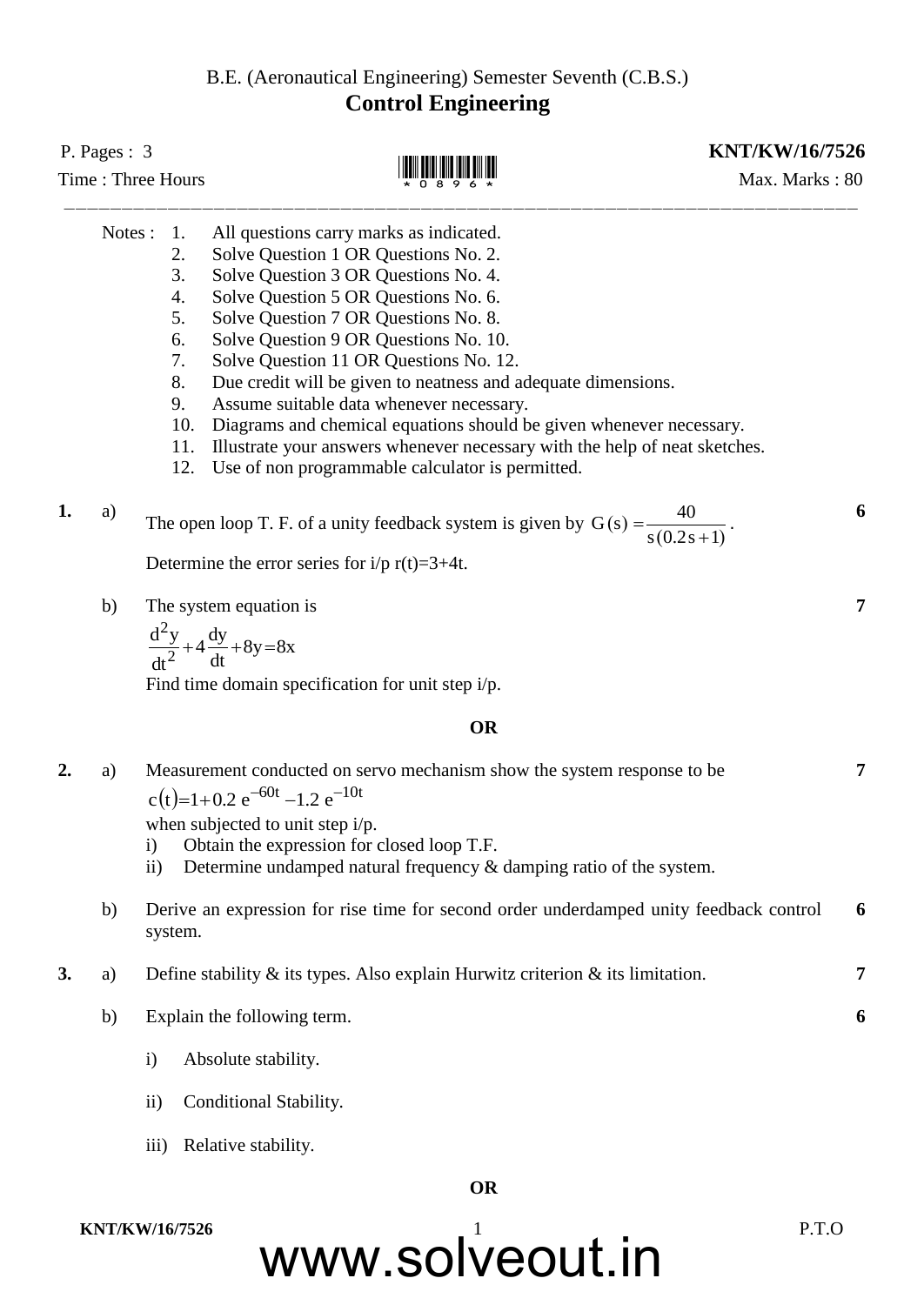**4.** Draw the root locus for the system

$$
G(s) \cdot H(s) = \frac{K}{s(s+3)(s+6)}
$$
.

Obtain the value of 'K' when  $\xi = 0$ -6 from root locus. Determine the value of 'K' for marginal stability & critical damping.

**5.**

Given 
$$
G(s) = \frac{170 \left(\frac{s}{10} + 1\right)}{s \left(1 + \frac{s}{1.75}\right) \left(1 + \frac{s}{60}\right)}
$$
.

Draw the open loop Bode diagram. Determine the gain crossover frequency, gain margin, phase margin, Determine the stability of closed loop system.

#### **OR**

- **6.** a) For a second order system with unity feedback  $G(s)$  $s(s+8)$  $G(s) = \frac{200}{s}$  $\overline{+}$  $=\frac{200}{(200)}$ . Find the frequency domain specification. **7**
	- b) What are the methods of frequency response analysis ? & Explain in short "Need of domain analysis". **7**
- **7.** a) State the Nyquist stability criterion in its most general form. **6**
	- b) Sketch the polar plot of

$$
G(s) = \frac{w_n^2}{s^2 + 2\xi w_n s + w_n^2}
$$

What will be the effect of  $\xi$ .

#### **OR**

| 8.  | a) | GH(s) = $\frac{1}{s(s+1)}$ Decide the stability using Nyquist path.                                      | 9              |
|-----|----|----------------------------------------------------------------------------------------------------------|----------------|
|     | b) | Explain the P.I. controllers (P.I.)                                                                      |                |
| 9.  | a) | Write the procedure for the design of phase lag compensator.                                             | 6              |
|     | b) | What is the phase lead-Lag compensator? Derive the expression for the T.F. of phase lead<br>compensator. | $\overline{7}$ |
|     |    | <b>OR</b>                                                                                                |                |
| 10. | a) | Briefly describe the compensation $\&$ need for the same.                                                | 6              |

b) Derive the T.F. of passive RC lag network. **7**

#### **KNT/KW/16/7526**

www.solveout.in

**13**

**14**

**7**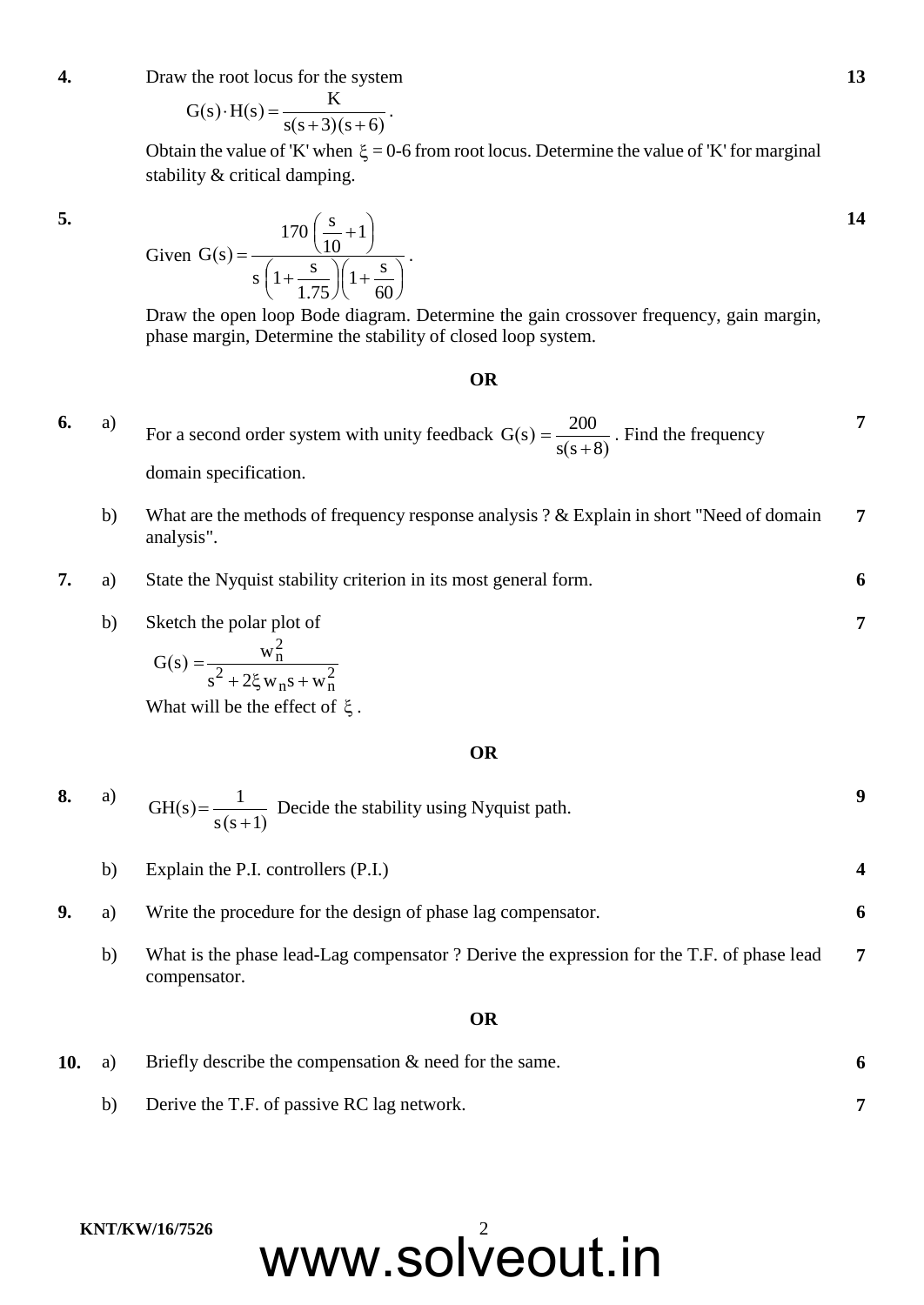**11.** a) Determine the system T.F. using the following state equation.

$$
\begin{bmatrix} \dot{x}_1 \\ \dot{x}_2 \end{bmatrix} = \begin{bmatrix} -5 & -1 \\ 3 & -1 \end{bmatrix} \begin{bmatrix} x_1 \\ x_2 \end{bmatrix} + \begin{bmatrix} 2 \\ 5 \end{bmatrix} u
$$

$$
y = \begin{bmatrix} 1 & 2 \end{bmatrix} \begin{bmatrix} x_1 \\ x_2 \end{bmatrix}
$$

b) Obtain the state equation for the zero i/p n/w shown in fig. below.



#### **OR**

- **12.** a) Obtain the phase variable state model for a system described by the differential equation.  $\frac{f(t)}{2}$  + 5 $\frac{d^2y(t)}{2}$  +  $\frac{dy(t)}{1}$  + 2y(t)=u(t) dt  $dy(t)$ dt  $5\frac{d^2y(t)}{2}$ dt  $d^3 y(t$ 2 2 3 3  $+5\frac{u^{2}y(t)}{2}+\frac{uy(t)}{1}+2y(t)=u(t).$ **7**
	- b) Obtain the T.F. of a system from its model. **7**

**\*\*\*\*\*\*\*\*\***

www.solveout.in



**7**